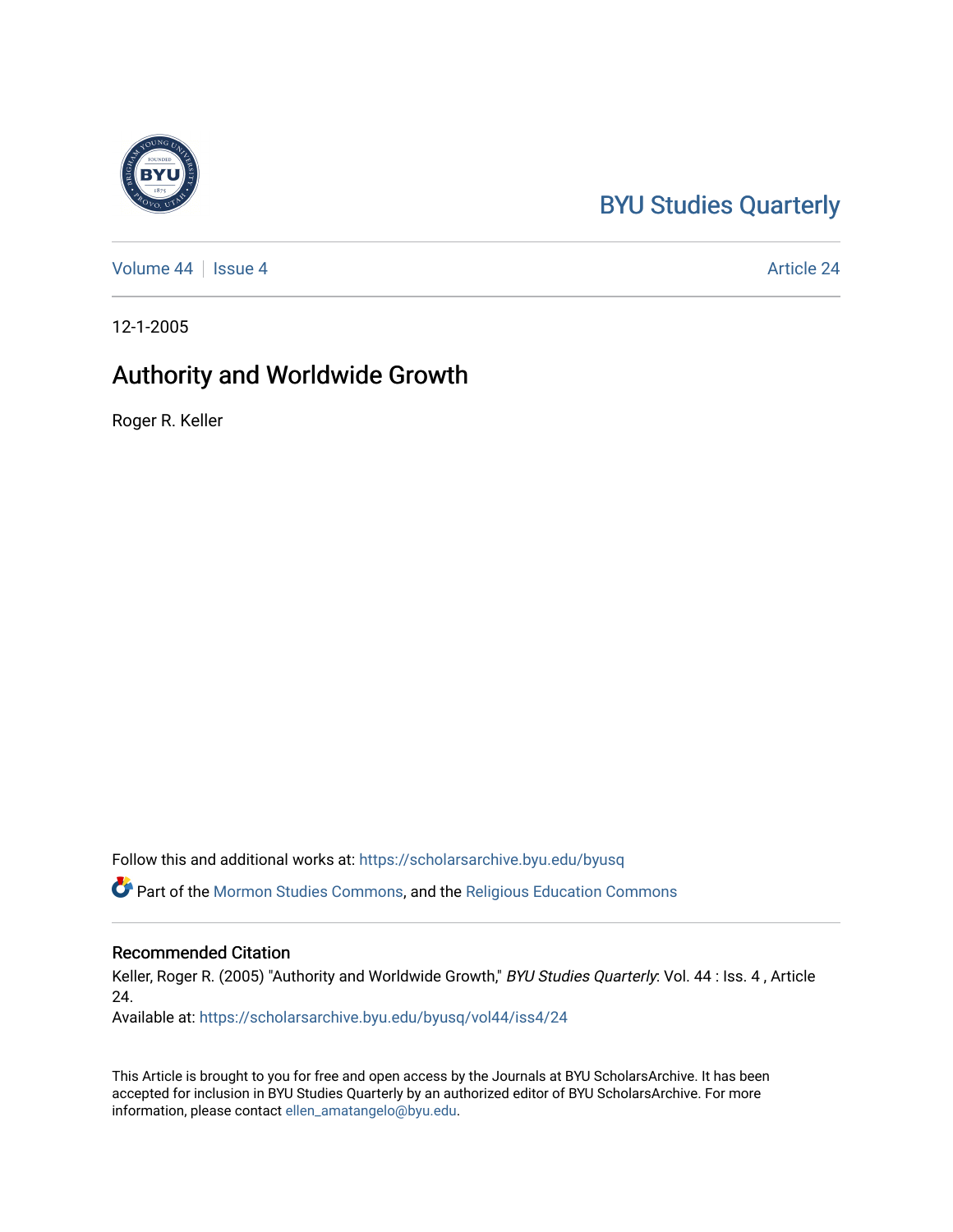## **Authority and Worldwide Growth**

*Roger R. Keller*

Although Davies stands outside the Latter-day Saint tradition, he<br>
stands outside with respect. The tools he uses are those of the anthropologist, sociologist, and theologian. Being from outside the Latter-day Saint tradition gives him a perspective that those within the tradition find hard to replicate, and that is precisely Davies's strength. He sees things "Mormon" in a slightly different way than those within the tradition and raises interesting questions that should be answered.

 On the other hand, this strength is also a weakness. I know the limitations of his approach, having tried to be fair to the Mormon tradition when I stood outside of it myself at one point in my life. No matter how hard I tried then to be fair to Joseph Smith and Mormonism—or for that matter to Islam or Hinduism or Taoism today—as an outsider I can never articulate another's tradition quite the way that a practitioner of that particular faith could or would. I might come close, but there will always be something I overlook or do not completely comprehend. Similarly, Davies has served all readers well in his thoughtful paper, but a few things he has said bear reevaluatation from the standpoint of a practicing Latter-day Saint.<sup>1</sup>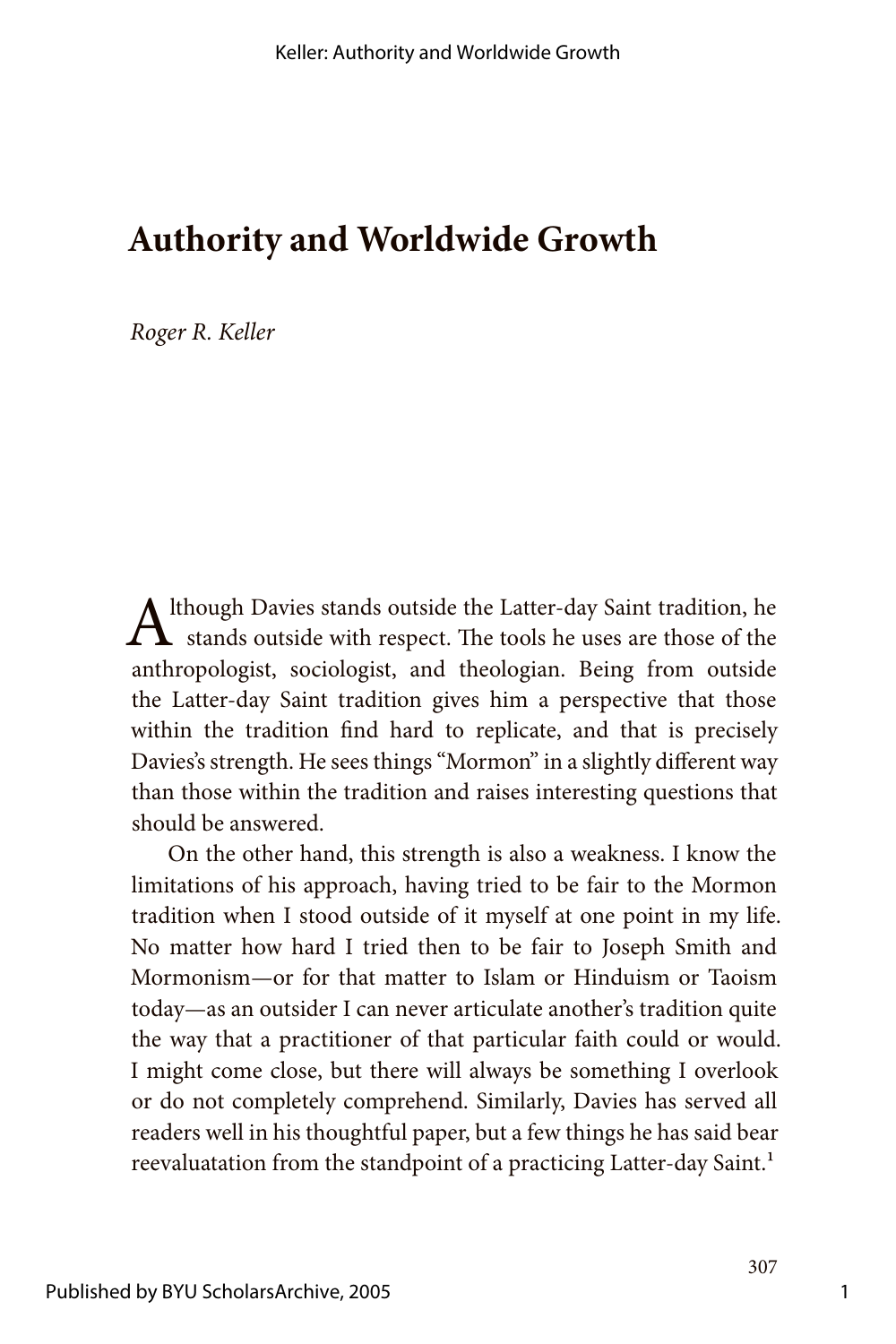## **A Personal View of Priesthood Authority**

 When my wife, Flo Beth, and I were considering becoming members of The Church of Jesus Christ of Latter-day Saints, Flo Beth had the opportunity to meet with one of the members of the Quorum of Twelve Apostles. In that meeting, he told her that we could join the church because we enjoyed the fellowship and the spiritual support. However, until we understood the concept of authority, we should not join. After that meeting, Flo Beth was puzzled, for she was confident that I already had authority as a minister in the Presbyterian Church.

 And in one sense I did have authority. It stands to reason that God does not call persons to do something on his behalf without giving them the authority to do what he has called them to do. He had called me to the Presbyterian ministry; I know that as surely today as I knew it thirty-five years ago. Thus, I had the authority to bring people to Christ through the spoken word and the sacraments of the Presbyterian Church. That was the limit of my authority, however. When I saw that I did not have the authority to administer the saving ordinances of the gospel of Jesus Christ through the priesthood of God restored by Joseph Smith, that made all the difference for us, and we became Latter-day Saints.

 In a similar vein, Latter-day Saints have often said to me, "We are so glad that you found the gospel." My response has always been, "I knew the gospel long before I was a Latter-day Saint. What I have found is the fullness of the gospel." The essence of that fullness is that the authority of the priesthood is found only within The Church of Jesus Christ of Latter-day Saints. It is this authority that gives power to the taking of the sacrament on Sunday and to every ordinance within the temple.<sup>2</sup> As Joseph Smith stated: "All the ordinances, systems, and administrations on the earth are of no use to the children of men, unless they are ordained and authorized of God; for nothing will save a man but a legal administrator; for none others will be acknowledged either by God or angels."<sup>3</sup>

 This understanding of authority is absent from Davies's paper, and this absence colors what he has said about the dynamics and constraints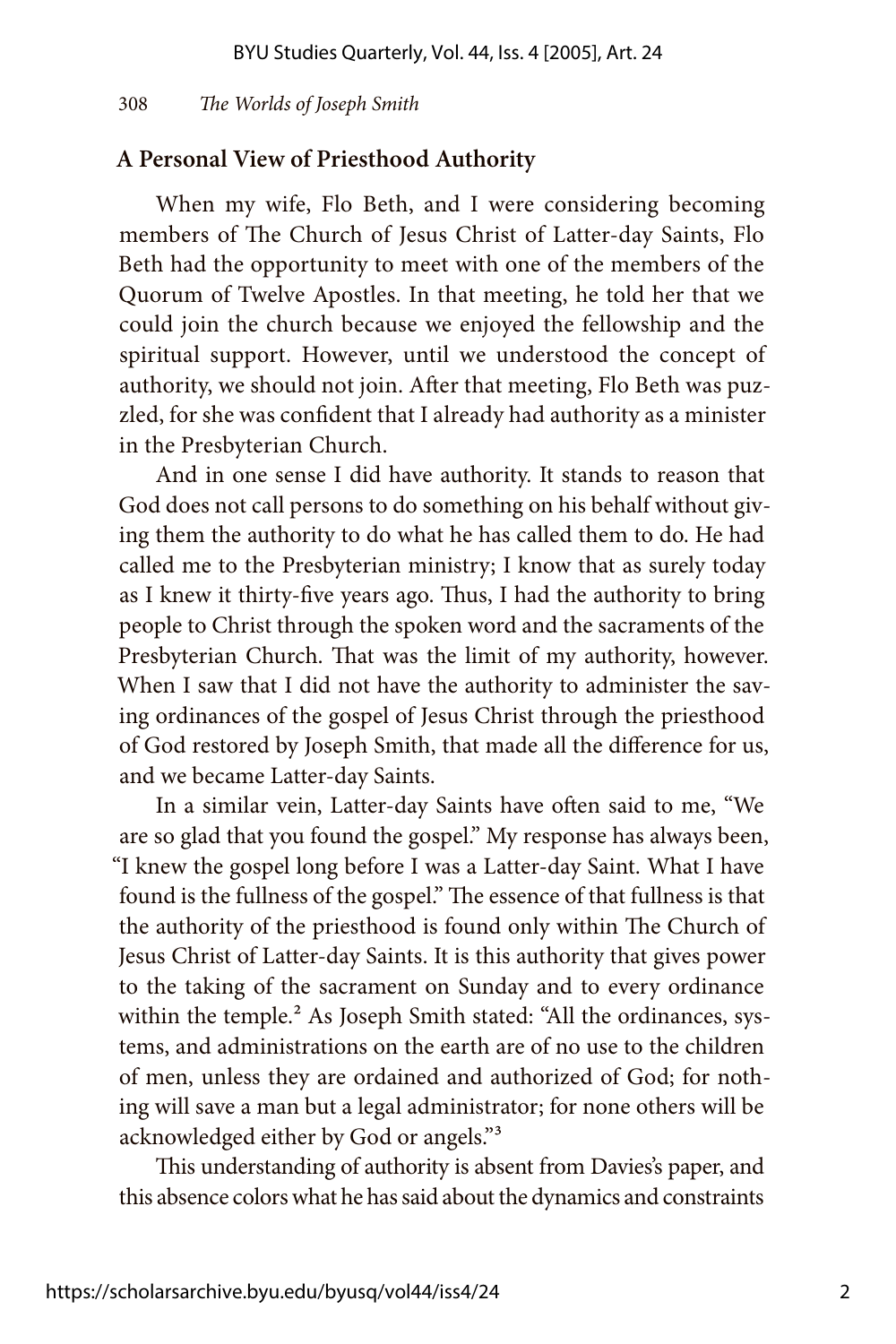of Latter-day Saint church growth. The return of the authority to administer the saving ordinances of the gospel is the heart of the Restoration. Likewise, the loss of that authority, with the loss of the original Quorum of the Twelve Apostles, is the heart of the Apostasy or "falling away" (2 Thessalonians 2:3) that made a restoration necessary. This concept of authority affects the way Latter-day Saints understand the first principles of the gospel, the organization of the church, and what it will mean for Mormonism to be a world religion. My comments will focus on these three headings.

## **First Principles of the Gospel**

 Davies has suggested that Mormonism is an achievement-based religion, and that is true to a certain degree.<sup>4</sup> But that is the "thin" understanding of the Latter-day Saint religion. The first principles and ordinances of the gospel are a better measure of Mormon theology than any superficial "achievement"-based identity.

 The first principle of the gospel according to Joseph Smith is "faith in the Lord Jesus Christ" (Article of Faith 4). In Joseph Smith's words:

The fundamental principles of our religion are the testimony of the Apostles and Prophets, concerning Jesus Christ, that He died, was buried, and rose again the third day, and ascended into heaven; and all other things which pertain to our religion are only appendages to it.<sup>5</sup>

In other words, everything about Mormonism is Christological to the core. The focal point is faith in the Lord Jesus Christ because Christ worked the atonement.<sup>6</sup> We are saved only by the atonement of Jesus Christ (Article of Faith 2)—not by faith, repentance, baptism, the gift of the Holy Ghost, or the temple. Each of these is a channel of grace provided by the Lord so that one may tap ever more deeply into the Savior's atoning sacrifice. Each channel that people refuse creates a diminution in their ability to fully appropriate the atonement into their lives. Thus, having met Jesus Christ, believers see the need to repent and reorder their lives. With that realization, they comprehend the need for the essential saving ordinance of baptism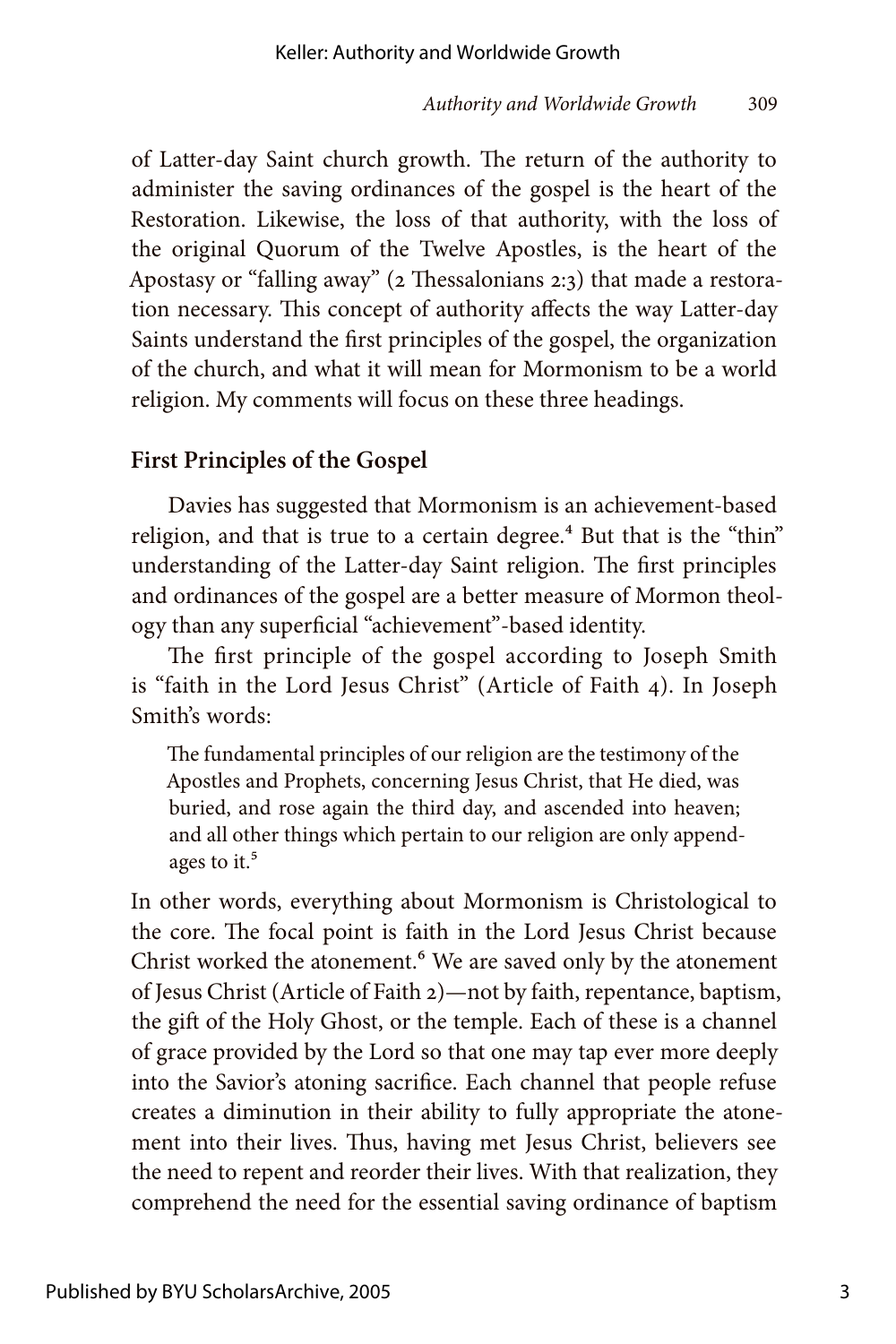by immersion, which can be administered only under the hands of one holding the authoritative priesthood of God (Articles of Faith 4 and 5). Baptism then leads to the ordinance of confirmation, by the laying on of hands by one holding the authority of the Melchizedek Priesthood, with the command to receive the Holy Ghost.<sup>7</sup> These public ordinances are then followed by the private ordinances of the temple, which deepen one's relation with and knowledge of the Savior and his Father, ordinances again administered by persons holding the priesthood of God. None of these ordinances or rites, as Davies calls them,<sup>8</sup> would have any eternal effect, divine validity, or salvific power if they were not administered by priesthood authority to act in the name of God.

 This sequence of ordinances shows how Mormon theology is a priestly and sacramental theology. In this way, Latter-day Saints are very much like the Catholics or the Anglicans, who observe sacraments or ordinances as special points in their lives, through which divine grace may be encountered and appropriated. Grace may be seen and appropriated in other ways, but Joseph Smith held out the prospect that only in and through the ordinances administered by priesthood power can people know that they will meet Christ and "obtain celestial thrones."<sup>9</sup>

 Where then does the concept of achievement enter of which Davies spoke? It lies in a life of Christian discipleship. I do not know any thinking Christians who do not realize that their lives have to change if they are going to follow the Savior. Unfortunately, too many Christians today try to live with one foot in the church and the other in the worldly arena. The word of God found in the scriptures has, for many, become relative. Modern principles of tolerance for almost anything take the place of scriptural principles.<sup>10</sup> The sense that there is a divinely revealed truth and lifestyle is becoming lost, and sadly that is true even among some Latter-day Saints. But the gospel, revealed in and through Jesus Christ and subsequently through his prophets, demands certain standards of behavior and works. People must respond to God's grace with discipleship, or to put it another way, grace without works is dead.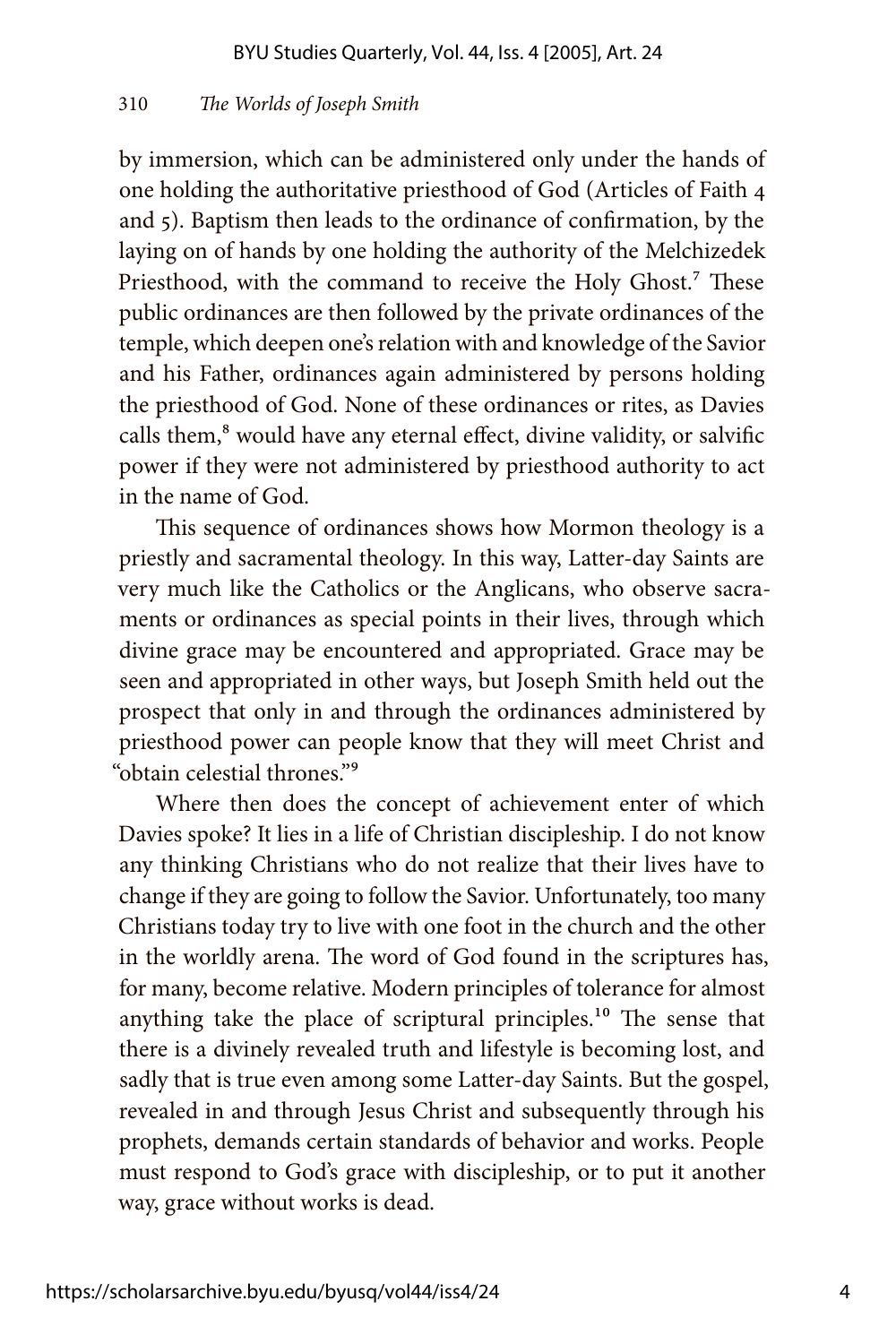There is a synergy or cooperation between the Christian and God, which concept many Evangelicals may find offensive, but both the Old and New Testaments demand response and responsibility from people of faith.<sup>11</sup> Most of the Christian world understands this synergy, particularly those of the Roman Catholic and Eastern Orthodox traditions. Humans do participate in their own salvation through following the commandments of God and accepting the ordinances that he offers to all. However, some Latter-day Saints have lost the balance between grace and works. Some feel they must work out their own salvation. That is incorrect Latter-day Saint doctrine as both Stephen E. Robinson and Robert L. Millet have shown in their respective writings on the relationship between grace and works.<sup>12</sup> Discipleship is works. It is the outgrowth of our encounter with the Savior, and anyone who claims differently stands outside the biblical tradition. From a Latter-day Saint perspective, discipleship is the application of priesthood to daily life.

 But can Latter-day Saints ever know how they stand with the Lord? Are they not always wondering if they are good enough, as Davies suggests?<sup>13</sup> Some do wonder, but that may be because they do not understand the atonement well enough. To a Latter-day Saint, the presence of the Holy Ghost in his or her life is God's personal witness and assurance that that individual is acceptable before the Father, because he or she has put on Christ. In God's eyes, he or she is perfected because of Christ.<sup>14</sup>

 Having said this, however, the Holy Spirit will never permit people to stay where they are but will shove and push them to grow. That, too, is part of discipleship; there should always be some discomfort with where we are in our Christian lives. Out of discomfort comes growth, and the Spirit is good at creating that discomfort, a discomfort, however, which should never overshadow the basic assurance that is rooted in Christ and his atoning work. Are Latter-day Saints, therefore, an achievement-oriented people? Yes, but not in the way that Davies states it, but rather as a natural product of discipleship that has been a part of historic Christianity from its inception. For many people in the world, the opportunity to work authoritatively together with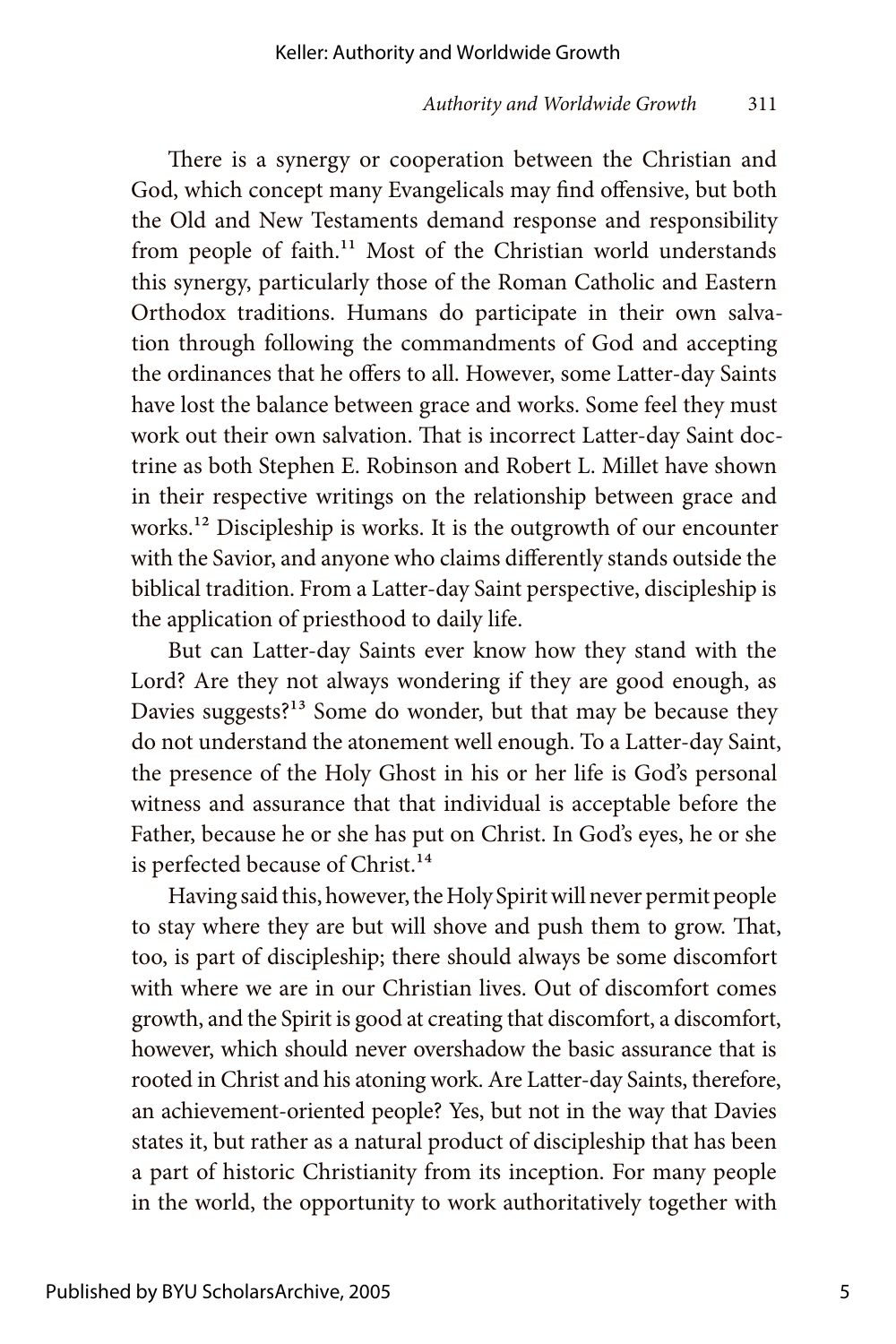God in bringing to pass the eternal lives of human souls is a strong dynamic of attraction and growth.

## **Church Structure**

 Davies seems to feel, however, that the hierarchical priesthood structure of the Latter-day Saint church may stand in the way of its becoming a world religion.<sup>15</sup> Again, this overlooks an essential aspect of authority as seen by those within the Latter-day Saint tradition. Authority must flow through channels. For Latter-day Saints, this flow begins with the living Prophet of God and proceeds through the First Presidency, the Quorum of the Twelve, the Quorums of the Seventy, Area Presidencies, stake presidents, bishops, and other priesthood and auxiliary leaders. Thus, the worldwide church lives on the same page. As Joseph Smith taught on April 6, 1836, priesthood orders and offices are necessary, just as in the human body "which has different members, which have different offices to perform; all are necessary in their place, and the body is not complete without all the members<sup>"16</sup>

 Does that limit dissent? Yes, especially when church members believe that there is on the earth today a living prophet who is just like Abraham, Moses, Elijah, Isaiah, or Peter. Those who would challenge that basic, fundamental principle will find themselves marginalized by the church.

 Ours is a revealed faith, not one derived from rational reflection. Ours is a theology not generated in the academy, but a theology given through and derived from revelation given to living prophets. The church structure is the vehicle of transmission, and that will not change. The church has what no other Christian tradition has except perhaps the Roman Catholic Church, that is, a clearly defined magisterium to which one can turn for answers to questions on faith and morals.

 Given this hierarchical structure, will members feel divorced from the leadership as the church grows? No, and I am sure of that, having experienced the priesthood training sessions that have been conducted by the First Presidency and the Quorum of Twelve over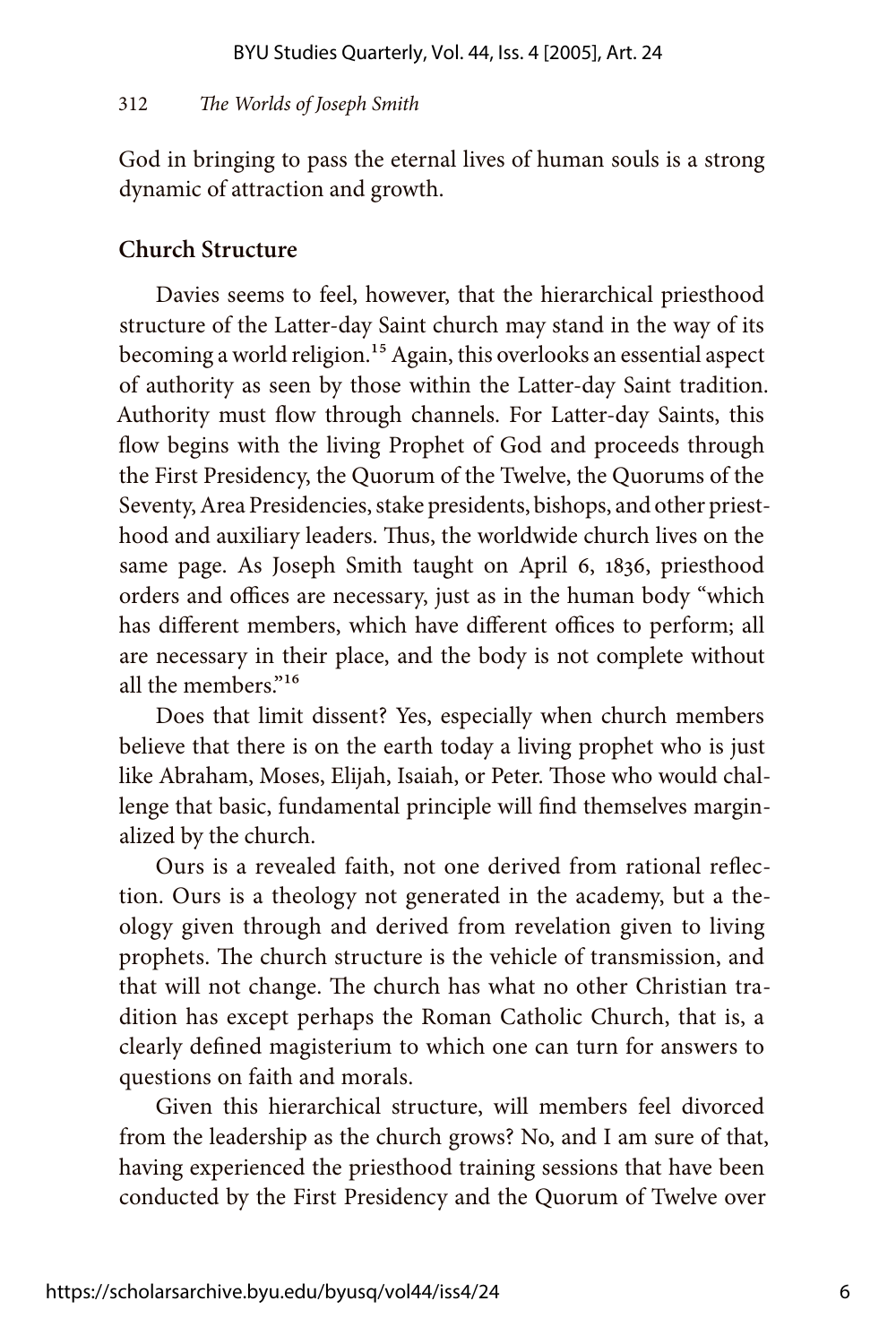the last three years. The entire Latter-day Saint church was connected together by the miracle of satellite. Each of us participated personally as President Hinckley spoke to us from Salt Lake City, Elder Dallin H. Oaks from the Philippines, and Elder Jeffrey R. Holland from Chile. Just as the world is shrinking, so is The Church of Jesus Christ of Latter-day Saints on a worldwide basis. Priesthood power can flow more easily through the church today than it could in the early years of the church as we take advantage of the miracles of modern-day transportation and communication.

## **Mormonism: A World Religion?**

 Davies's principal question is whether we can see The Church of Jesus Christ of Latter-day Saints as a worldwide church, either today or in the future. He uses an interesting definition for a world religion. He states:

This appraisal is based on a definition of world religion as involving a distinctive process of the conquest of death, a conquest rooted in ritual practice, explanatory doctrine, and an ethical pattern of life involving the generation of merit for soteriological ends. Crucially, it is also required that the movement develop from its original cultural source by engaging creatively with the cultures into which it expands and, in the process, generate diversifying textual, symbolic, and historic traditions<sup>17</sup>

It is clear from this statement that numbers alone do not define a world religion. Certainly, Mormonism has a clear answer ritually and doctrinally to the problem of death, as Davies notes. There is also a well-defined ethical pattern for life, which does have bearing on our ultimate destiny. The issue over which Davies wonders whether The Church of Jesus Christ of Latter-day Saints can ever be a world religion is its ability to engage with other cultures. Here, as with the other issues I have addressed, the unifying force will be authority.

 From Davies's point of view, a world religion seems to be one in which there is not only cultural diversity but also diversity in doctrine, organization, and opinion. Protestantism certainly has that diversity; there is little unity to it. Roman Catholicism has a much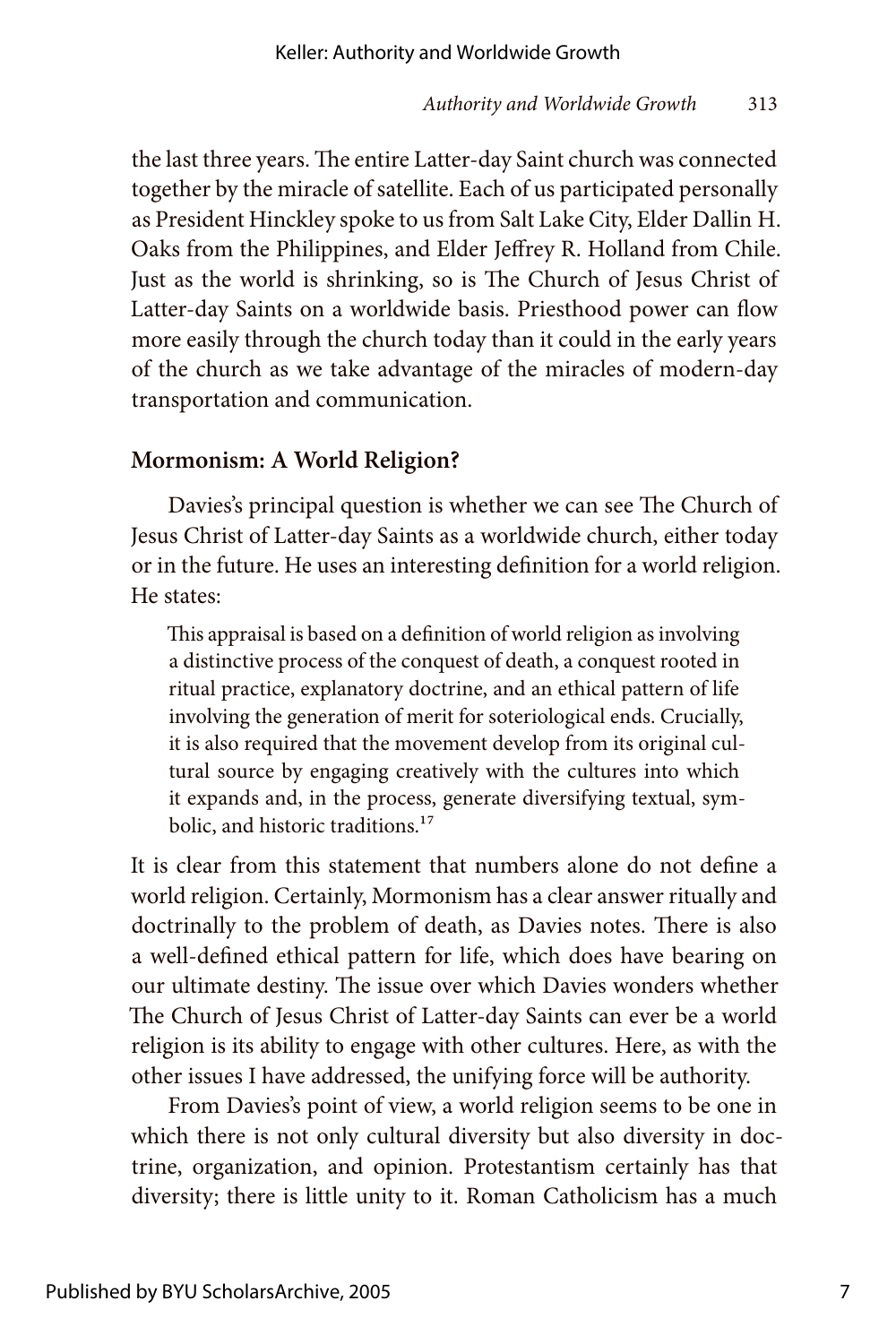stronger worldwide organization, but due to a long history when communication was limited, Catholicism has immense diversity. Buddhism is quite diverse with its three major schools of thought which are also internally diverse. Islam is unified by the Five Pillars, but true Qur'anic principles have not always permeated cultures as the varied treatment of women or the various attitudes toward jihad would indicate.

 What then of the possibility that Mormonism might be a burgeoning world religion? Can it adapt to new cultures? I know that this cultural question was of particular concern to Elder Neal A. Maxwell, who worked with others to determine what was essential to the gospel message and what was merely American culture that did not need to be exported. I think we are still working on that issue, and we will learn over time how to address it more adequately.

 That which will never be changed, however, is the concept of central authority flowing down from the living prophet through the priesthood channels of the church. But those channels are becoming more and more composed of persons from the cultures into which the church has entered. The church has now established the Seventh and Eighth Quorums of the Seventy. The former is in Brazil, and the latter encompasses part of Asia and the Pacific Islands. In other words, a majority of the church's general officers now live among the people whom they serve. They do precisely so that practice and doctrine remain unified worldwide. The Restoration first and foremost means unity in doctrine, organization, and attitude—not diversity.

 What areas of life can be open to diversity? Music would be one. Our western musical forms are not the only ones available with which to praise the Lord. Some of the traditional hymns of the Restoration will cover the globe, but I can see a day when a portion of the hymnbook in Thailand is different from that in India or Japan, not only in words but also in music. I believe we will also see variety in diet. Converts to the church in India or south Asia may choose to continue vegetarian diets, which are probably more in harmony with the Word of Wisdom and what will be eaten in the Millennium than are our traditional western diets of today. I am sure there are many areas of cultural accommodation that can be made. But that accommodation will not be at the expense of central authority.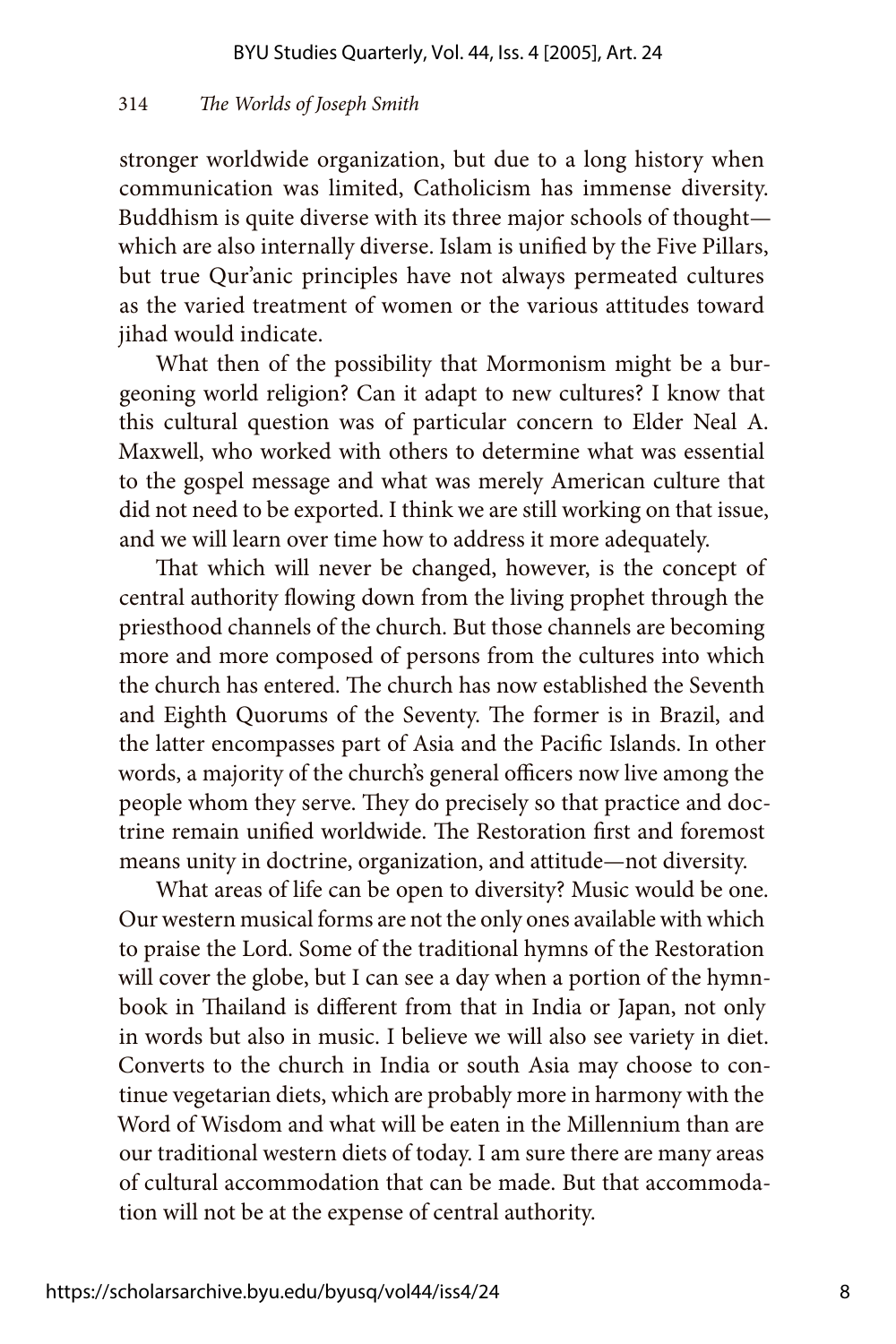#### **Conclusion**

 Davies's paper seems to be a critique rooted in the failed, decentralized Protestantism of Western Europe. Davies disagrees, saying that his view of a world religion is rooted in a broad survey of those faiths that are recognized today as world religions, namely, Christianity, Islam, and Buddhism. Be that as it may, my critique still holds, for Davies's worldview is that of decentralized faith traditions. It appears that from his perspective, if Latter-day Saints wish to become a true world religion, they must become like his decentralized, diverse models. Obviously, that will never happen, because the heart of the Restoration—restored authority to administer the saving ordinances of the gospel through a divinely revealed structure—will not permit us to do so. We will maintain structure, order, and unity in doctrine and organization, while at the same time permitting regional and cultural diversity when that diversity does not violate the principles of the revealed order of things. In my view, The Church of Jesus Christ of Latter-day Saints will indeed become a world religion, but it will be like none before it, because it will have a central authority and cohesion unknown in the rest of the religious world. Those will be the parameters of this growing world religion, and in the end, I am happy to leave its expansion in the hands of God.

## **Notes**

 . Davies recognizes that the issues he raises are not simple. To use his word, they are "thick," a fact too many commentators on the Mormon tradition do not recognize. Too often Latter-day Saint and non-Latter-day Saint scholars alike couch their comments in much too simplistic terms. If one of the aspects of being a world religion is "thickness," then we qualify along with several others. Douglas J. Davies, "World Religion: Dynamics and Constraints," in this volume, 253–54.

2. See Doctrine and Covenants 107:8, 20.

 3. Joseph Fielding Smith, comp., *Teachings of the Prophet Joseph Smith* (Salt Lake City: Deseret Book, 1972), 274.

4. Davies, "World Religion, Dynamics and Constraints," 259, 260–6.